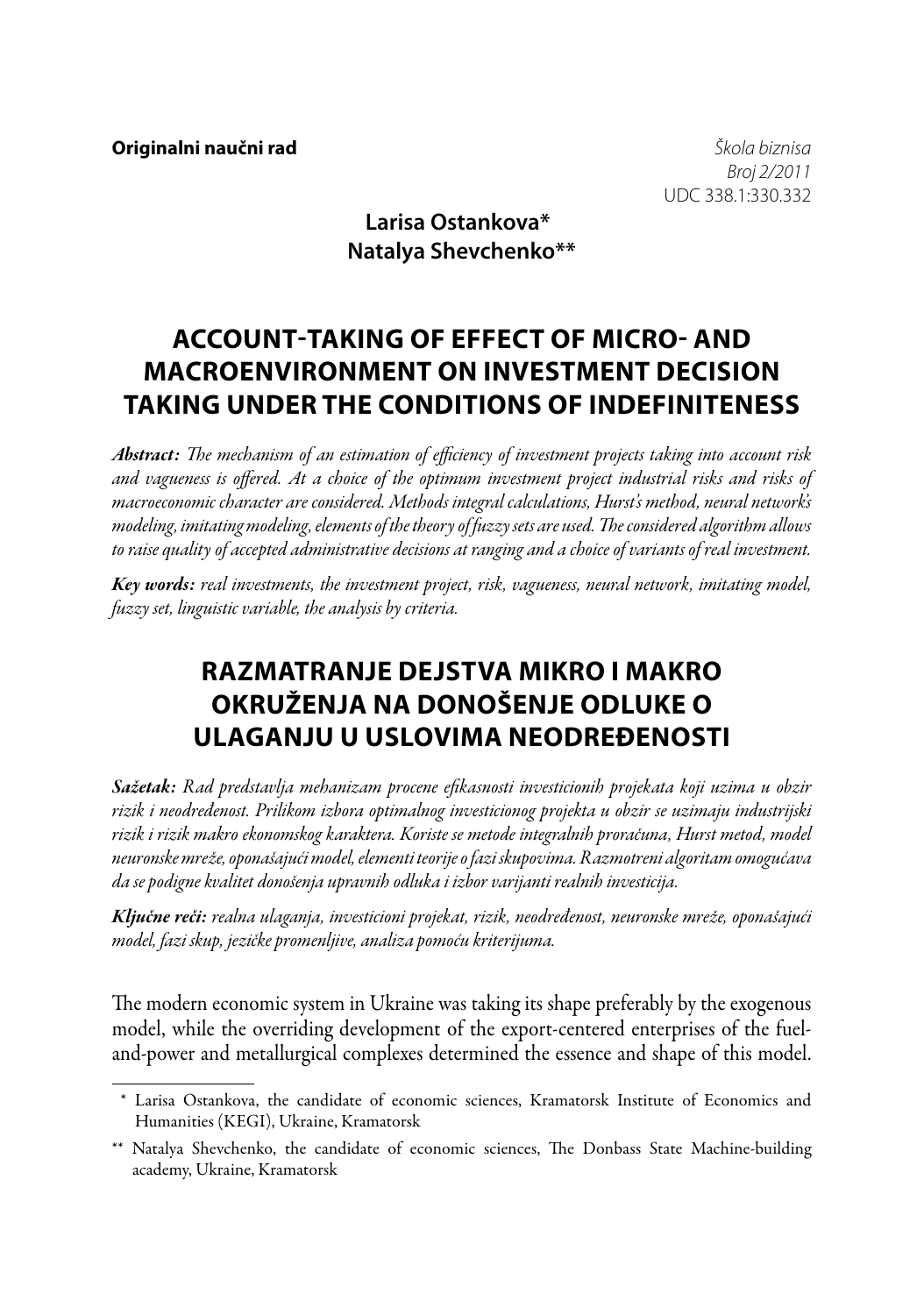Unfortunately, the export expansion of these industries did not go in line with a technological breakthrough, whereas the production process based on exploiting cheap fuels and lowproductive workforce incurred heavy expenditures. On the whole, the situation was typical to that of the former administrative system. What largely aggravated this situation was the economic crisis and a steep downfall in the market demand for raw materials.

Therefore the development strategy for enterprises in these industries needs to be urgently corrected to stabilize and increase the economic competitiveness of this country in the world market, particularly by way of effective use of the systems of strategic and internal company planning, their development and improvement. Incidentally, it is the investment strategy of development that requires to be improved, and this priority is determined by a considerable material and power consumption involved in industrial products of the key economic branches, with a high depreciation rate of the basic production assets into the bargain.

Research in the sphere of shaping the strategy of investment development was advanced by I. Blank, A. Peresada, I. Buz'ko, О. Vartanova, V. Borisov , G. Kasarov, О. Lyashenko, S.Spivack and others. Such scholars as A.Altunin P. Verchenko, V. Vitilinsky, O. Gneny , І. and others made an appreciable contribution into the tasks of solving the problems of investment activity modeling, strategy of investment development of economic systems and the risks involved.

For all appreciable scientific results in the sphere of strategic planning, investment activity and development modeling as well as risk taking decisions, quite important remains the task of elaborating the formalized mechanism of taking managerial decisions concerning investment development of an industrial enterprise under the conditions of unstable economic environment, aimed at gaining additional profit and material saving.

Taking into account the fact of the investment activity being aggravated by internal and external risks, it is expedient to have their qualitative assessment for taking a well-grounded managerial decision in the process of forming a planned strategy of an industrial enterprise investment development. An effectiveness index of an investment variant on the basis of which a choice is made must take into account the information concerning the conditions of the project implementation and thus the probability of risk situations and their consequences.

The aim of the given research is a choice of an optimum variant of investments based on accounting for the risks involved with the help of the methods of economicmathematical modeling under the conditions of indefiniteness.

An important index for evaluating economic effectiveness of investment projects is a net present value (NPV – net present value):

$$
NPV = \sum_{t=0}^{n} \frac{NCV_t}{(1+R)^t},
$$
\n(1)

ŠKOLA BIZNISA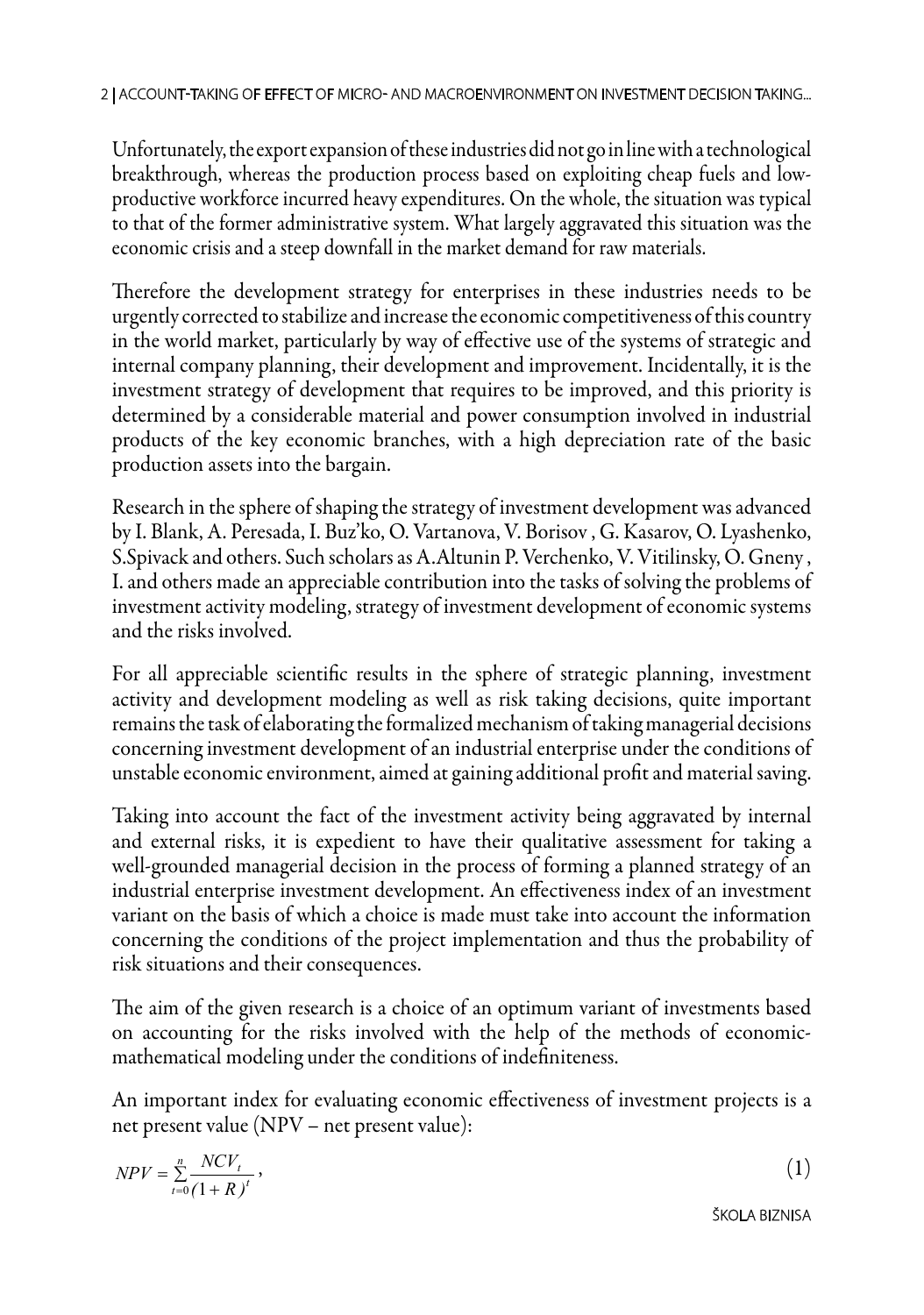where *NCV<sub>t</sub>* – net flow of cash during *t*-interval of the planned period;  $R - a$  discount rate that account for a risk; *t* – an ordinal number of an interval of planning provided the beginning of the project implementation is taken to be a zero.

In the given case, the risk, which is estimated by a particular figure of the net present value, depends on the discount rate. That is why, for the purpose of complex accounting of the investment project risks, index *R* of the discount rate is modified, discount rate being a component of the net present value as the main indicator of evaluation of investment projects economic effectiveness. The discount rate is shown as an integral index, or indicator, whose components are a risk of the machinery breakdown and a risk of "economic catastrophe". [1]

The task is formulated as follows. The process of product manufacture is accompanied by profit gaining with intensity  $x(t)$  analogous to the principles of the system of mass service. The profit for a short interval of time will amount to  $x(t)dt$  [1]. Let's assume that the relationship between profit and depreciation of basic equipments has an exponential character:

$$
x(t) = a \cdot X \cdot e^{-bt},\tag{2}
$$

where  $a - a$  constant, the value of which can be calculated by means of regression analysis; *b* – expenditures on capital repair of basic production assets; *X* – profit before implementing a managerial decision; *T* – service life of basic means of production.

A condition for cessation of an investment project realization, taking into account that real investment is taking place, is represented by a marginal level of profit. This level is determined by a person who takes a corresponding decision, that is  $x(T) = g$ , where *T* – the term of the project realization.

The profit obtained from realization of the project is to be calculated by the formula of the profit which is integrated in the  $0 \div T$  interval with the discounting coefficient  $e^{-Rt}$ , where  $R$  – discounting rate:

$$
V = \int_{0}^{T} x(t) \cdot e^{-Rt} dt = \frac{a \cdot X}{R + b} - \frac{a \cdot X \cdot e^{-(R + b)T}}{R + b}.
$$
 (3)

Taking into account the probability of each of the risk situations considered in the  $[0; dt]$  interval, we introduce a number of denotations :  $pdt$  – probability of the equipments breakdown,  $Q$  – average number of malfunctioning per hour  $[0, \tau]$ ,  $\tau$  – time for equipments repair,  $v - \text{cost of repair}$ ,  $\lambda - \text{intensity of malfunctioning while}$ accounting for the fact that the time required to eliminate shutdowns is liable to the exponential law of distribution. Then the mathematical probability of the discounting coefficient has the following kind: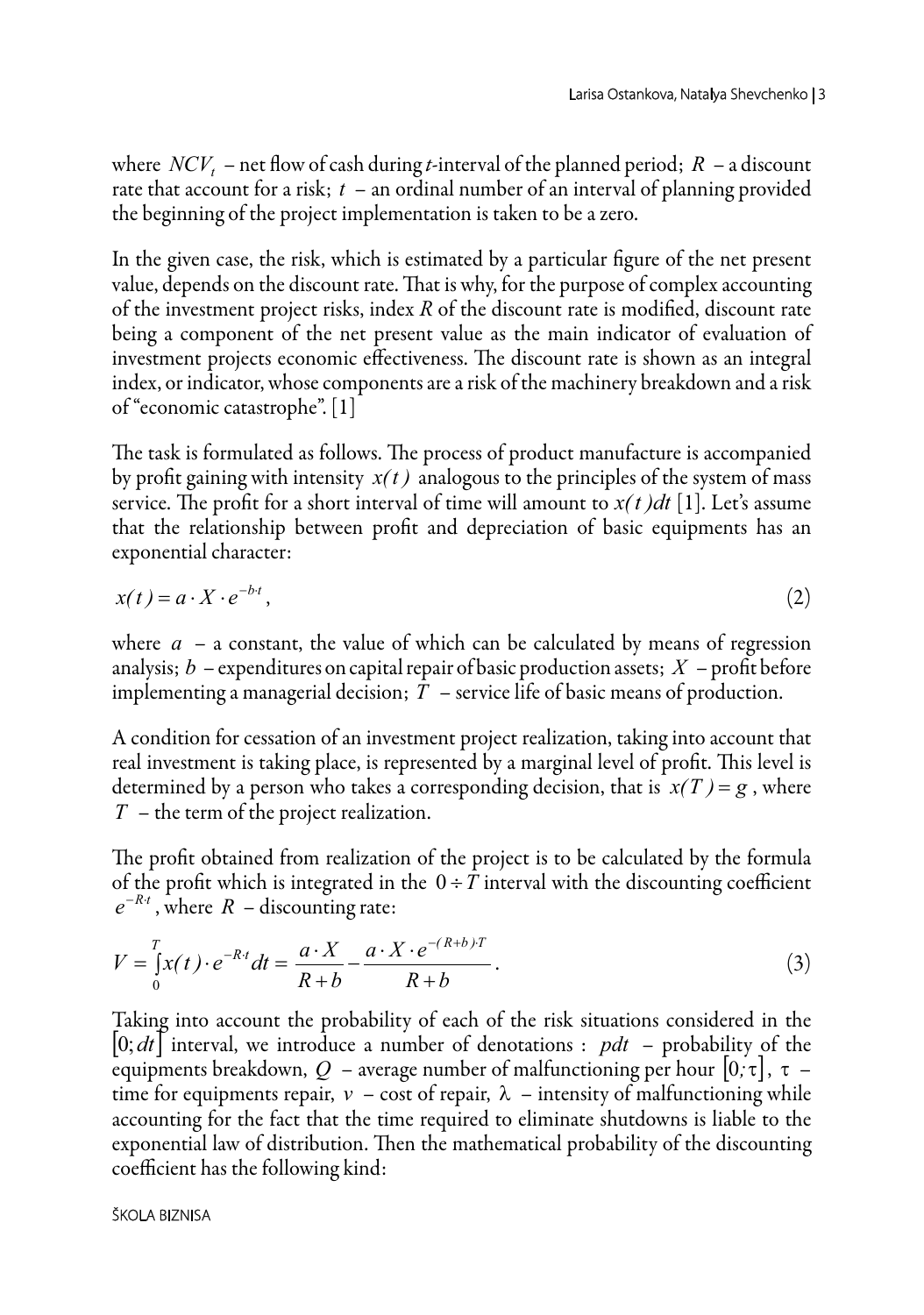$$
q = M[\tau] = \frac{1}{Q} \int_{0}^{\infty} e^{-R_1 \tau} \cdot e^{-\frac{\tau}{Q}} d\tau.
$$
 (4)

Hence

$$
q = \frac{1}{Q} \int_{0}^{\infty} \frac{-R_1 \cdot \tau Q - \tau}{Q} d\tau = \frac{1}{Q} \int_{0}^{\infty} e^{-\tau (R_1 Q + 1)} d\tau = \frac{1 \cdot Q}{Q \cdot (R_1 \cdot Q + 1)} \int_{0}^{\infty} \frac{(R_1 \cdot Q + 1)}{Q} \cdot e^{-\tau (R_1 Q + 1)} d\tau.
$$
 (5)  
Thus  $q = \frac{1}{1 + R_1 \cdot Q} = \frac{\lambda}{\lambda + R_1}$ .

The mathematical probability of the discounted expenditures related to a unit of malfunctioning, taking into account that  $z$  – expenditures for repair per unit of time, is described by the formula:

$$
C = M_{\tau} [v] = \int_{0}^{\infty} M_{\tau} [z] \cdot e^{-\tau \lambda} d\lambda \tau,
$$
\n(6)

where

$$
M_{\tau}[z] = \int_{0}^{\tau} z \cdot e^{-R_1 t} dt = z \cdot \int_{0}^{\tau} e^{-R_1 t} dt = z \cdot \frac{e^{-R_1 t}}{-R_1} \Big|_{0}^{\tau} = \frac{-z}{R_1} \cdot (e^{-R_1 \tau} - 1), \tag{7}
$$

that is why

$$
C = \int_{0}^{\infty} \frac{-z}{R_1} \cdot (e^{-R_1 \cdot \tau} - 1) \cdot e^{-\tau \lambda} d\lambda \tau = \frac{-z \cdot \lambda}{R_1} \cdot \left[ \int_{0}^{\infty} e^{-R_1 \cdot \tau} e^{-\tau \cdot \lambda} d\tau - \int_{0}^{\infty} e^{-\tau \cdot \lambda} d\tau \right] =
$$
  
= 
$$
\frac{-z \cdot \lambda}{R_1} \cdot \left[ \frac{1}{R_1 + \lambda} \cdot \int_{0}^{\infty} (R_1 + \lambda) \cdot e^{-(R_1 + \lambda) \cdot \tau} d\tau - \frac{1}{\lambda} \cdot \int_{0}^{\infty} \lambda \cdot e^{-\tau \cdot \lambda} d\tau \right] = \frac{z \cdot q}{\lambda}.
$$
 (8)

During the interval  $[0; dt]$  with probability *kdt* an economic catastrophe will occur which will result in the production shutdown – the integral discounted profit from the subsequent functioning of the profit will gain a zero value. That is why in the  $\left|0;dt\right|$ interval with the  $\left| 1-(p+k) \right|$  probability the realization of the investment project (industrial process) will be taking place in keeping with plan: over the time *dt* the profit will amount to  $x(t)dt = X \cdot a \cdot e^{-bt}$ , its value will get changed in line with ageing of the basic equipments, with an account of *bdt* . During the shutdown of the equipments no catastrophes are considered to be possible.

Then the integral discounted profit with an account of probabilities of risk situations has three component parts:

1) functioning by the plan:  $\left[1 - \left(p + k\right)\right]dt \cdot x(t) dt \cdot e^{-R_1 t}$ ;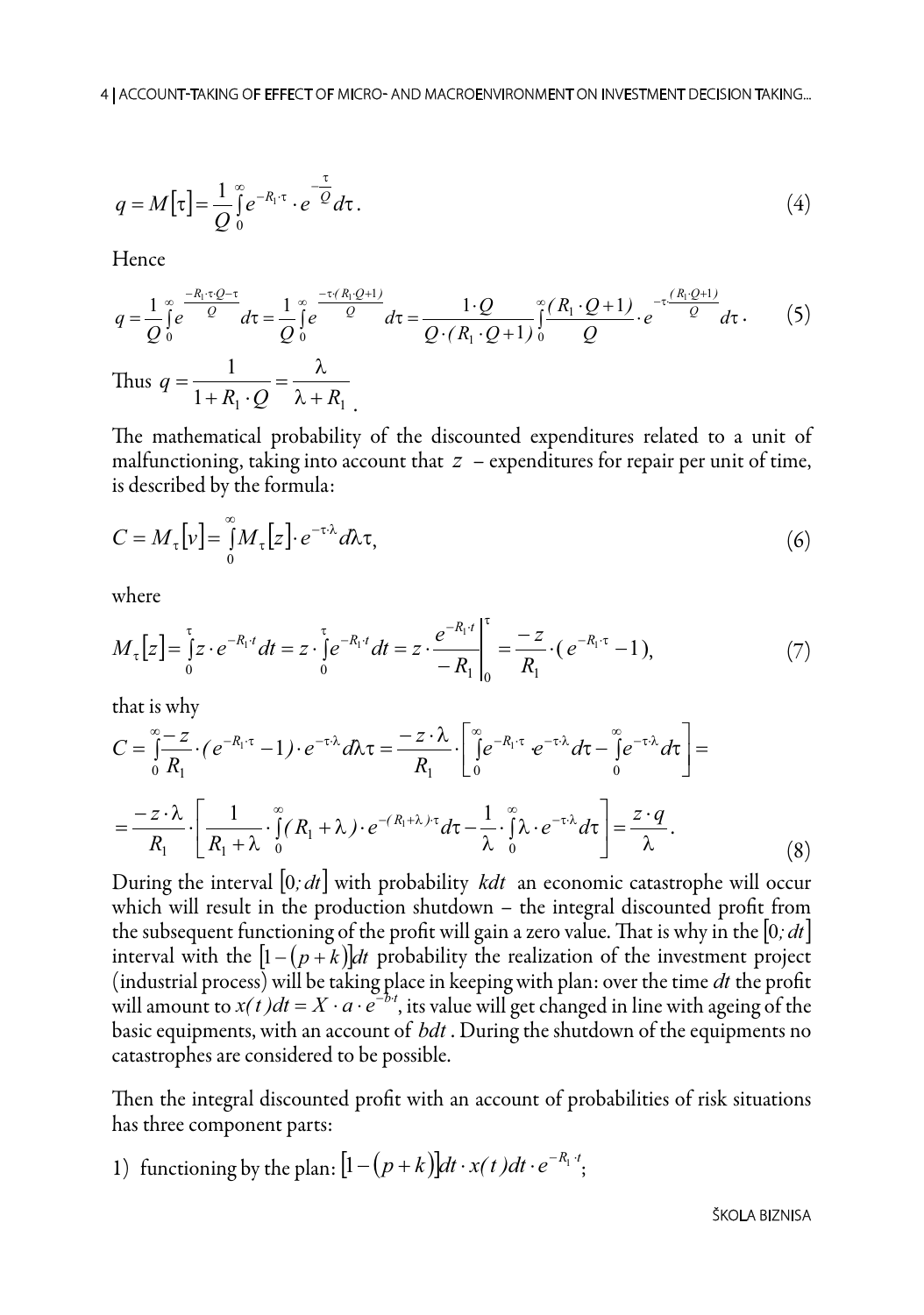- 2) functioning with an account of the production equipment shutdown: *pdt*  $\cdot$  *q*  $\cdot$  *x(t)dt* – *C*];
- 3) shutdown of the production process because of economic catastrophe: *kdt* ⋅0 .

As a whole the value of the integral discounted profit from realization of the project has the following appearance:

$$
Vruzuk = \int_{0}^{T} X \cdot a \cdot e^{-bt} \cdot e^{-R_1t} \cdot (1-p-k)dt + \int_{0}^{T} (q \cdot X \cdot a \cdot e^{-bt} - C) \cdot pdt + \int_{0}^{T} 0 \cdot kdt =
$$
  
= 
$$
\left[ \frac{X \cdot a}{b+R_1} - \frac{X \cdot a \cdot e^{-T(b+R_1)}}{b+R_1} \right] \cdot (1-p-k) - C \cdot p \cdot T - \frac{1}{b} \cdot q \cdot p \cdot X \cdot a \cdot e^{-bT} + \frac{1}{b} \cdot q \cdot p \cdot X \cdot a. \tag{9}
$$

Accounting for (8), aggregation of the guaranteed discount rate and probabilities of risk situations into one index is done by way of comparing two functions of profit: before accounting the factors of risks and with accounting the probabilities of risk situations and their consequences. The values of the coefficient of discounting are calculated from this equation by the numerical method of solving non-linear equations – by the method of iteration.

To determine the probability of malfunctions in operation of the equipment, we will make the following assumptions:

- as a unit of equipment from the overall park of equipment is offered for replacement, then as malfunctions will be considered shutdowns for capital repair of any piece of equipment, which entails the shutdown of production process;
- for realization of the proposed model, the most important thing is to define a probability of the two states of the production system: absence or presence of the equipment shutdown.

Let us examine system *S* – a shop production equipment which stops its operation due to a flow of faults and failures with intensity  $\lambda$ . By the data of the statistical analysis of violations in the process of work of the shop equipment, the following has been obtained over the previous periods: once any breakdown is detected restorative work immediately begins; analysis of time intervals between capital repairs has shown: the average value of interval *m* of years, the average quadrant deviation of the interval –  $\sigma$ років. Meanwhile it is noted down that there are only two real states of the system:  $S_1$  – equipment operates;  $S_2$  – equipment went out of order. [2] However transfer from state 2 into system state 1 occurs under the influence pf the Erlang flow, that is why the system processes do not belong to Markov decision processes. It is necessary to render this process to a kind of Markov decision processes, for which we introduce three subsidiary states :  $S_2^1$  – repair begins;  $S_2^2$  – repair continues;  $S_2^3$  – repair finishes. In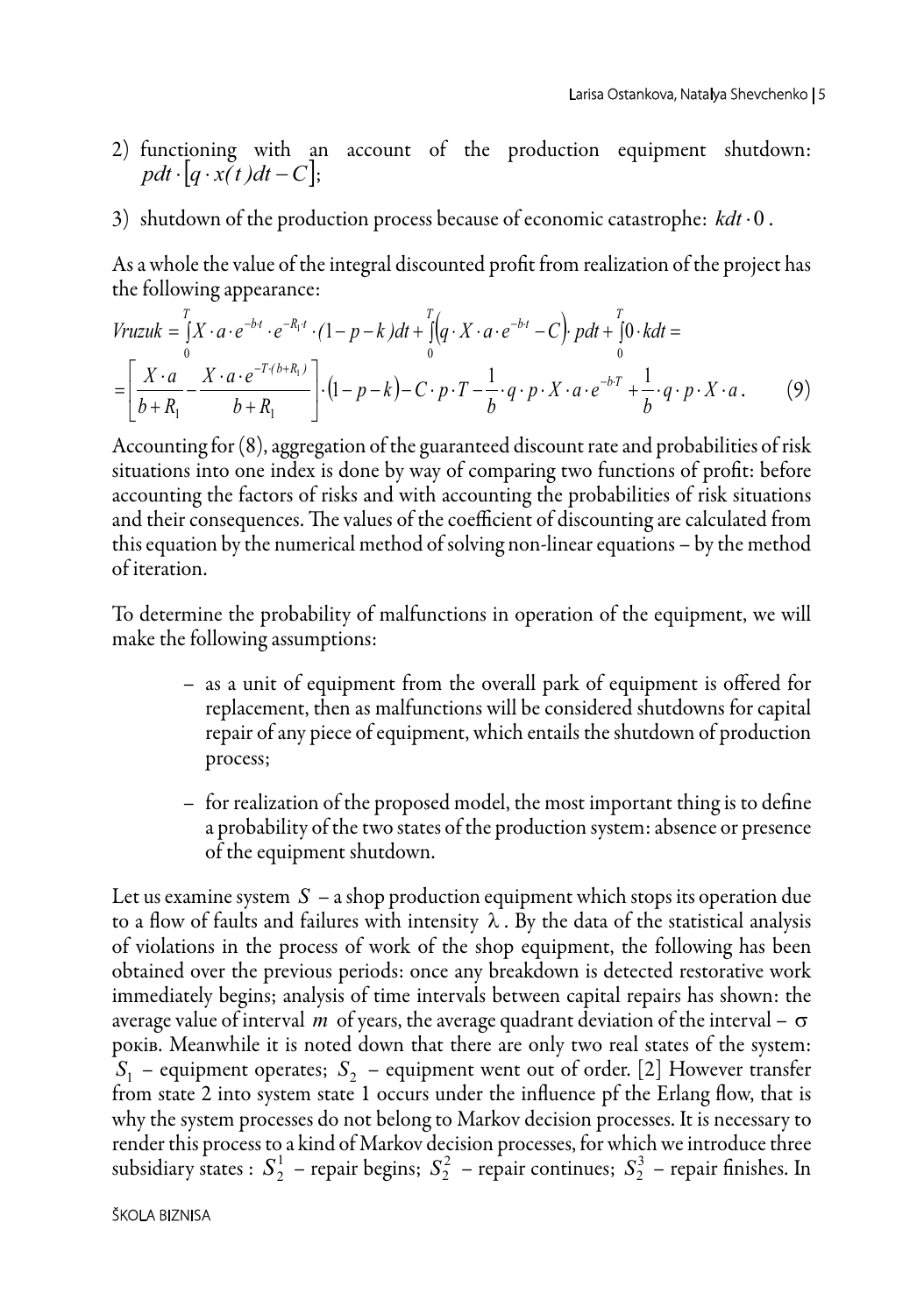this way we break the repair three phases, the time of each phase being subdivided by the exponential law.

Further it is necessary to define the characteristics of the Erlang flow. The use of this variety of the Palm flow is conditioned by the fact that with the help Erlang flows it is possible to reduce non-Markov processes to Markov type. In our case, the process of the equipment getting out of good repair cannot be treated as Markov type because the quality of the equipment operation depends on the time of its work, that is it has the effect of afteraction.

As a flow order, we select the nearest whole figure  $k = 3$ . Thus we have gained the Erlang flow of the 3d order with density of the kind:

$$
F(t) = \frac{(kf)^k}{(k-1)!} t^{k-1} e^{-kft} = \frac{(3 \cdot 0.51)^3}{2!} t^{21} e^{-3 \cdot 0.51 \cdot t}.
$$

We have thus obtained that a random duration of repair time is subdivided by Erlang law of the 3d order and it represents the sum total of three random values  $t_1$ ,  $t_2$ ,  $t_3$ , which are subdivided by the exponential law with the parameter  $\mu = f \cdot k$ :  $F_1(t) = \mu e^{-\mu t}$ ,  $(t > 0)$ . In the result of changing the system initial states by diagram 2 we have got a Markov process for which marginal probabilities can be found out. Let's denote marginal probabilities of the subsidiary states of the system with  $p_2^1$ ,  $p_2^2$ ,  $p_2^3$ , then  $p_2^1 + p_2^2 + p_2^3 = p_2$ . We denote  $\overline{t_1} = \frac{1}{\lambda}, \overline{t_2} = \frac{1}{\mu}$ .

Marginal probabilities of the system states will look as follows:

$$
p_1 = \frac{\overline{t_1}}{\overline{t_1} + 3\overline{t_2}};
$$
  
\n
$$
p_2^1 = p_2^2 = p_2^3 = \frac{\overline{t_2}}{\overline{t_1} + 3\overline{t_2}};
$$
  
\n
$$
p_2 = p_2^1 + p_2^2 + p_2^3 = \frac{3\overline{t_2}}{\overline{t_1} + 3\overline{t_2}}.
$$

Meanwhile, the value  $3t_2$  is the sum of the average time during which the system is found in each subsidiary phase. Bearing in mind that  $\overline{t_1} = \frac{1}{\lambda}$  ra  $\overline{t_2} = \frac{1}{\mu}$ , we obtain:  $p_1 = \frac{\mu}{\mu + 3\lambda}, \ p_2 = \frac{3\lambda}{\mu + 3\lambda}.$ 

We have thus got the probability of the equipment malfunction as  $p_1 = 0.144$ .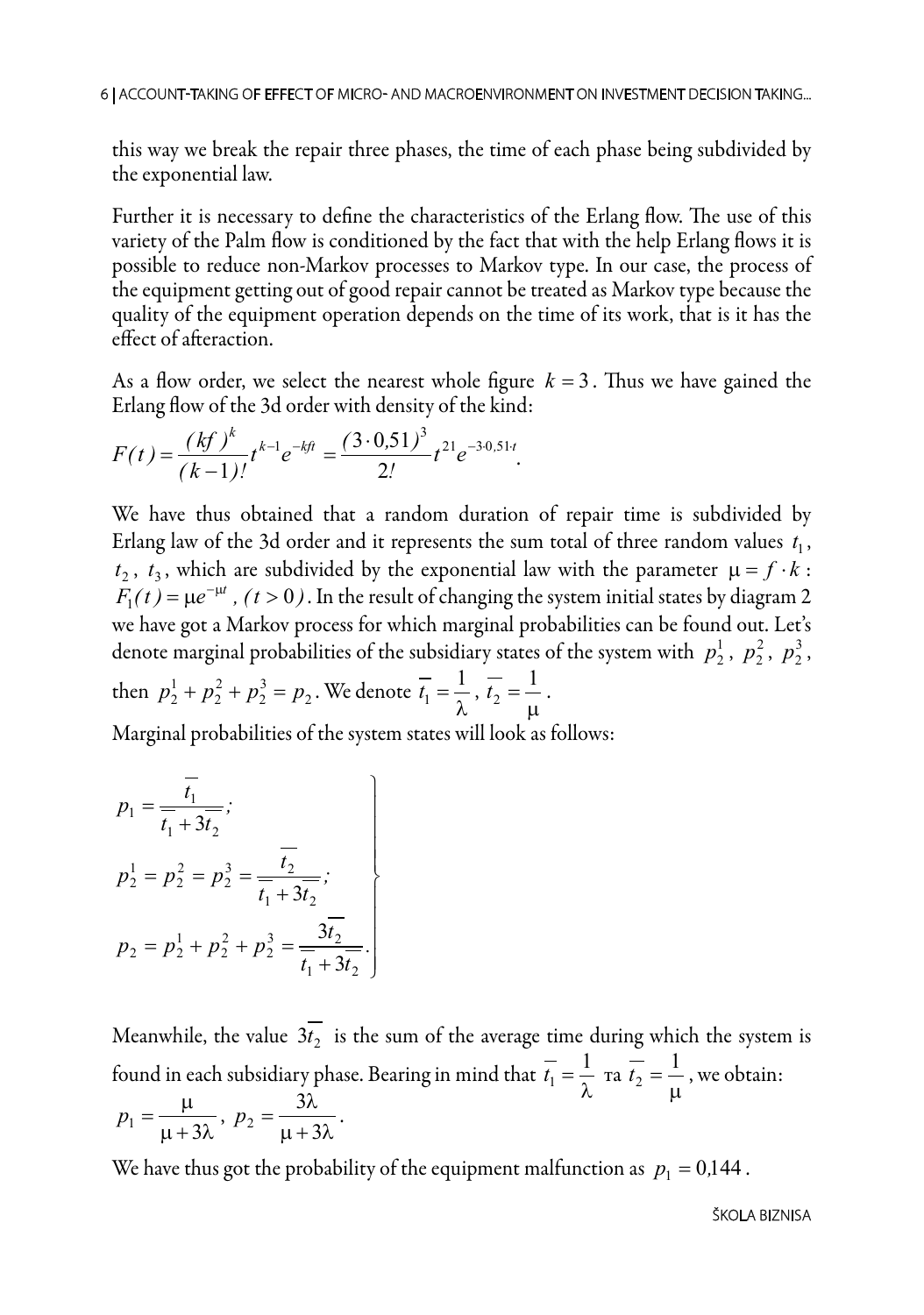An index of the gross domestic product serves as a parameter for evaluation of stability of the political and economic system. This summarizing index is used as an external factor of the risk.

To define the economic stability it is expedient to make use of the principles of the "chaos theory". Related to this, a hypothesis is put forward about the fractal properties of the country's economy and, as a consequence, about the symmetry and durable memory.

We shall formulate the following prerequisites for analysis:

- gross domestic product is considered to be a basic economic index of a national state;
- increase of the gross domestic product testifies to the growing tendencies of the whole economic system;
- amount of the gross domestic product depends on many risk factors (political stability, international relations, development of people's economy), which conditions the probability character of this index.

Thus we put forward the hypothesis about the fractal character of subdividing the values of the gross domestic product.

To investigate the fractal time series of the gross domestic product (GDP) we shall make use of the R/S method [3–4], which is based on the analysis of the amplitude of the value parameters. This methods contains a minimal assumption in respect of the object being analyzed, it can classify the time line, and it differentiates a random line from a non-random one even if the line is not normally subdivided.

To classify the time series Hurst introduced dimensionless relationship by way of dividing the amplitude by the standard deviation of observations. In keeping with [3–4] the majority of the phenomena correspond to  $\alpha$  casual wandering with a certain shift" – a trend with noise. The trend strength and the noise level are estimated by the value of the normalized amplitude during the time.

According to the statistical mechanics, the Hurst index must be 0.5, f the series is made up of random wanderings (the amplitude of accumulated deviations must increase in proportion to the square root from the time *n*).

The chaos theory witnesses that any non-linear system has a point in its motion where the memory about the initial conditions is lost. This point corresponds to rounding off, or completing, of the system period. Proceeding from this: the processes with long-term memory are not endless, they have a limit. The length of the memory depends on the system structure which generates the fractal time series. That is why a regression must be built by the end of a corresponding period, and a conclusion about the process with a long-term memory must be made on the basis of the mark *H*.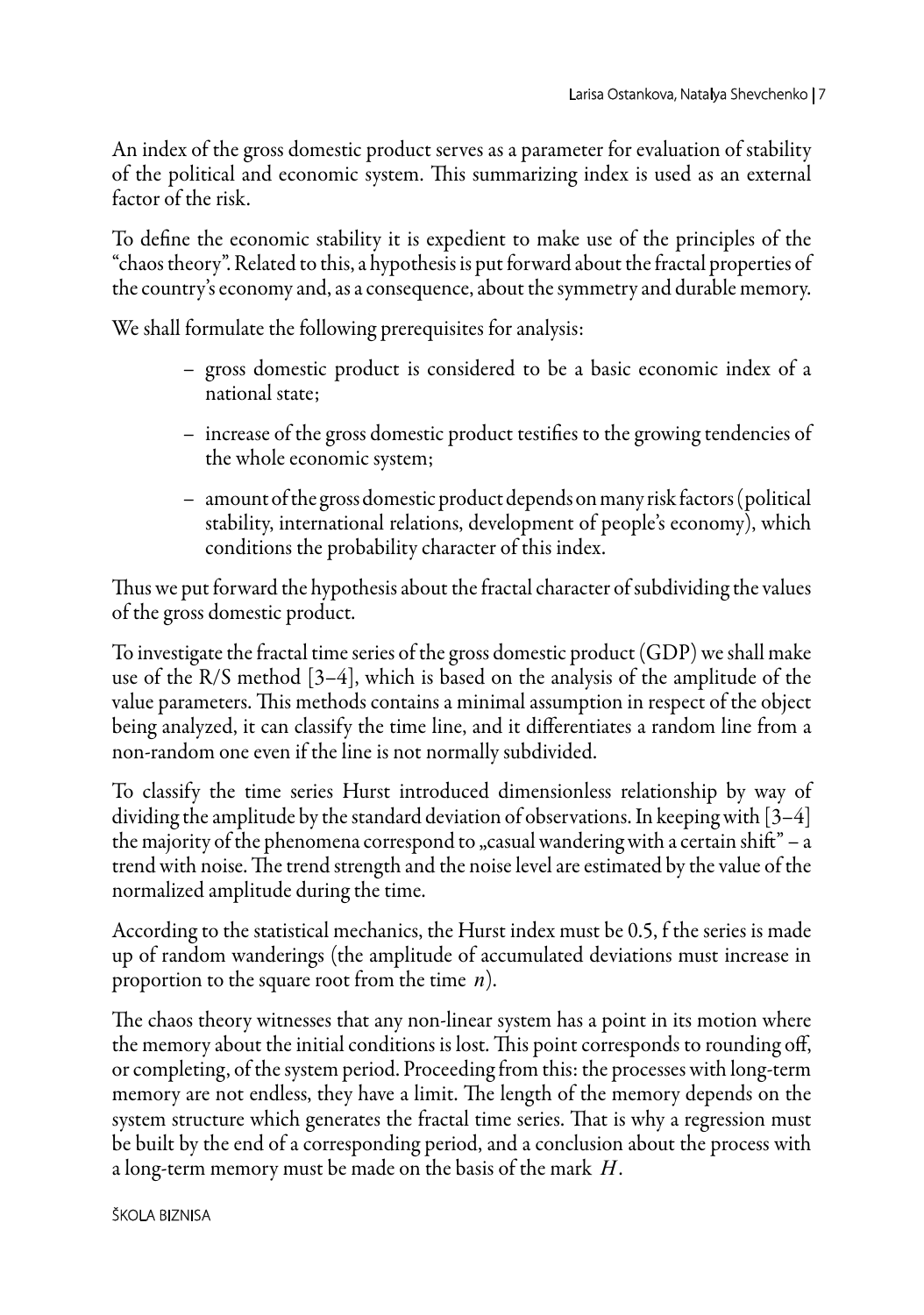Further to define the Hurst index it is necessary in the dual logarithmic coordinates to find an angle  $R/S$  as function from  $n$ .

A direct line in the Figure corresponds to  $H = 0.657$ . The process with a long-term memory is observed approximately over 12 months which corresponds to the cycle size of the given system. After this point random wanderings can be seen, as well as how the diagram sharply deviates from the initial trajectory. On the basis of the regression data within the cycle of eleven months the Hurst index amounts to  $H = 0.657 \pm 0.0695$  – this is an average value as the system is non-periodic and fractal.

In the result the Hurts index differs significantly from the value of 0.5. This means that the observations are not independent, each observation bears the memory about the previous data – a long-term memory. In the long-term scale the economic system which gives the Hurst characteristics is a result of a long flow of the related events. The present state of the system is determined by the past and it depends on time. The time is an iterative process where the influence of the past on the future is defined by the correlation relationship (Batten, 2001: 27):  $C = 2^{2H-1} - 1 = 0.32$ .

As  $0.5 < H = 0.657 < 1.0$ , we have маємо a persistent (trens-stable) series. Trend stability increases when the Hurst index approaches to 1, while correlation is an additional value.

The fractal dimensionality of the GDP values makes  $D = 2 - H = 2 - 0.7 = 1.3$  (the fractal dimensionality 1.5 corresponds to random wanderings), which testifies to the presence of the persistent time series, which yields a flatter curvature and characterizes the system which undergoes fewer changes.

To confirm evaluation of the Hurst index we shall employ the method which is based on defining a standard deviation for different stages of averaging (Chasser,1974: 28– 38). In this case the Hurst index is defined by the bend angle of the diagram of the logarithmic standard deviations *SD* of the aggregate series. The Hurst index amounts to  $H = 1 - \beta / 2$  ( $\beta$  – angle coefficient),  $H = 0.7 \pm 0.029$ , which coincides with the earlier obtained value of this index for the monthly values of the GDP.

Thus a very high estimation of the Hurst index, which is obtained by two methods, confirms the hypothesis of the fractal character of the GDP system of the Ukrainian economy. The country's economy is liable to random wanderings with a certain shift with anomalous value of  $H = 0.7$ .

To sum it up, it was defined with the help of the Hurst index that the economic system has a cycle of eleven months, which confirms importance of the presence of the system cycles, but not the quantity of separate observations which is typical for a usual statistical analysis. The necessity of employing fractals is determined by dependence of the system on the time, and it is possible to predict the character of the trend on the future periods in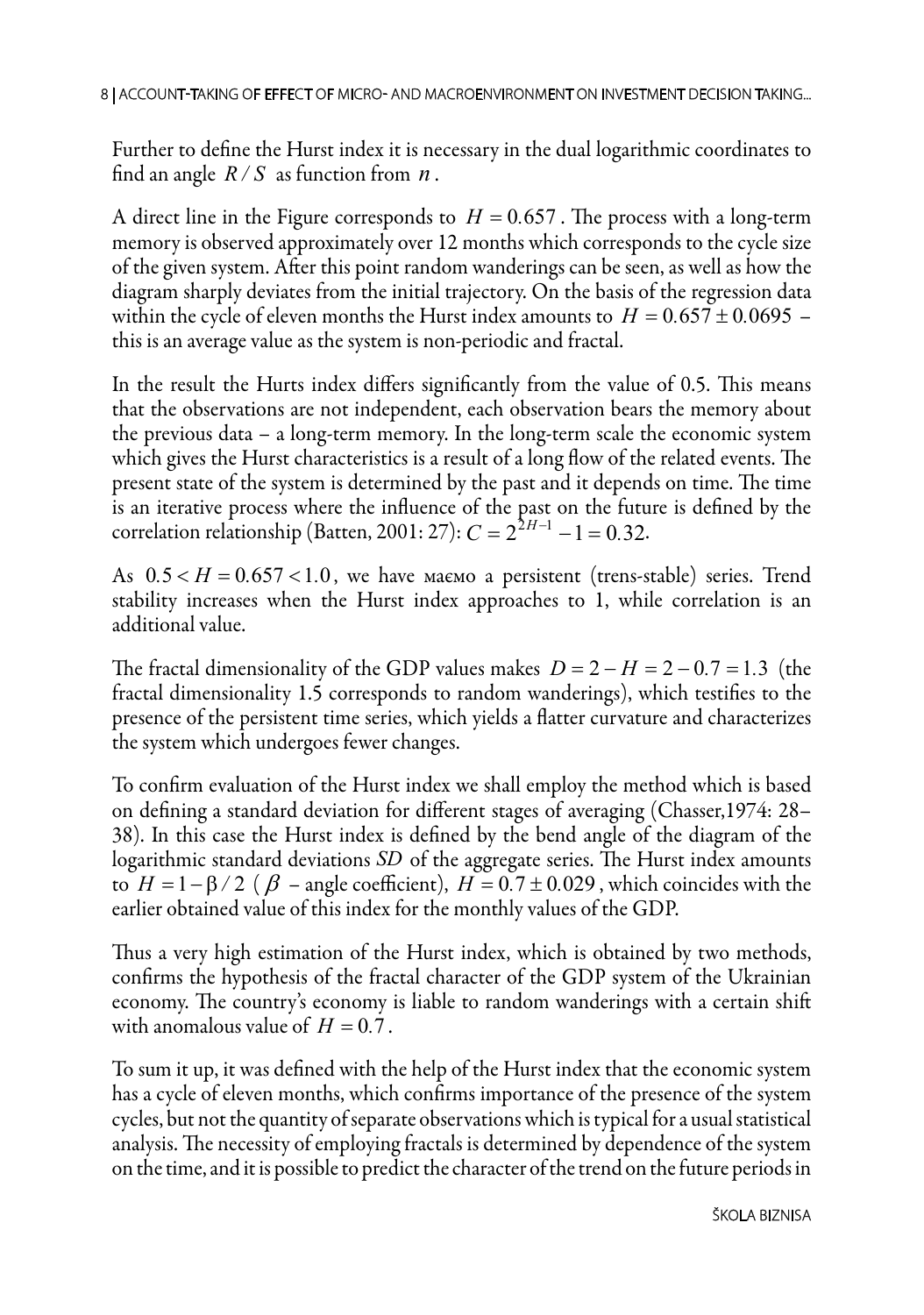keeping with the duration of the memory of the given process. Thus the series analyzed, the fractality indice received and the Hurst value testify to the growing tendencies of the index of the gross domestic product within the Ukrainian economy.

So, under all other equal conditions, at  $R_1 = 20\%$ ,  $p = 0.144$ ,  $k = 0.07$  the modified index of the discounting will amount to  $R = 0.275$  or 27,5% (Fig. 1), which meets the condition  $V \approx Vruzuk$ .



Fig. 1. Functions of the discounted profit during *T* years of realization of the investment project

As it has been already noted, the net present value turns out to be the most widespread method of evaluation of attractiveness and riskiness of the investment project. However the routine of calculation, specified in the economic analysis, accounts only for the discount rate to estimate the riskiness of the project as a weighted average or average expectable value. Incidentally, the investor never has at his disposal the earlier known data about the initial conditions of the project, variants of environmental behaviour and their quantitative expression. This situation entails a high level of indefiniteness.

Based on the statement that "defining random variables and imparting them a corresponding distribution of probability is an obligatory condition of running the risk analysis" [1], we employ the method of imitation modeling of the conditions of the investment project realization for the purpose of predicting the estimate of their effectiveness.

To determine an optimum variant of investing the funds it is necessary by means of the Monte-Carlo method to carry out generating of the basic components of effectiveness criterion of the investment project (net present value – *NPV* ).

Defining the law of distribution of input parameters is a major problem of imitation modeling. If this problem can be solved by way of matching existing distribution laws to the real law of subdividing a random value by means of forwarding and proving a corresponding hypothesis, the investor is however facing an unsolved question of

### Škola biznisa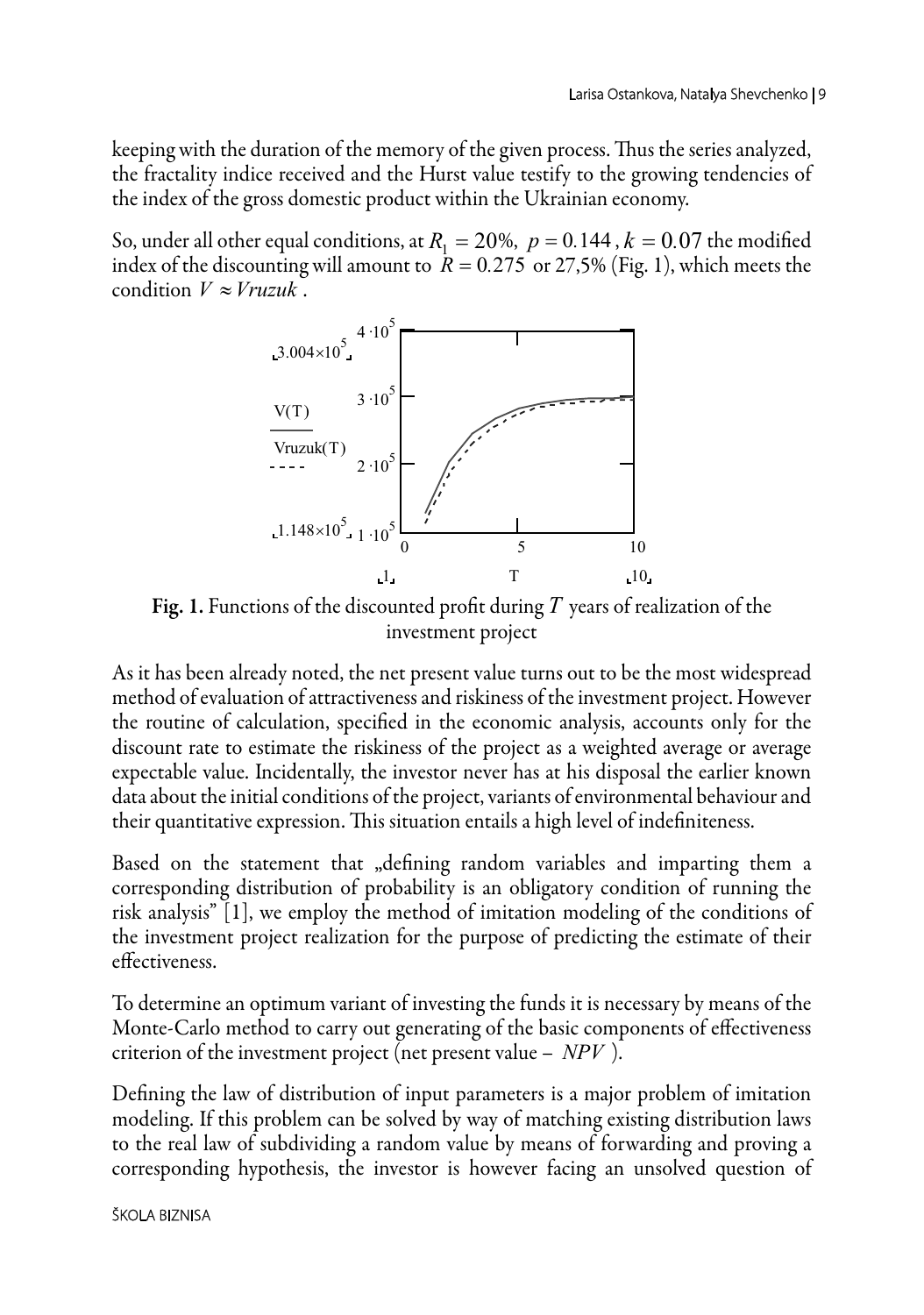defining the characteristics of this distribution with taking into account the changes of the input parameters caused by particular conditions of realization of a concrete investment project: a normal law of distributing a random value is used.

To this end, two strategies of the real investment are proposed for analysis: the purchase of a new heating furnace with rolled-out bottom at 10 000 thousand hryvnia. (fuel saving up to 40 %, electrical energy saving up to 15 %) – the first alternative (Project A) and renewal of the functioning heat treatment furnace by means of modernization at 2800 thousand hryvnia. (fuel saving 15 %) – the second alternative (Project B).

Graphically the results of imitation with the help of the modified index of discounting rate *R* = 0*,*275 , are represented by dependencies between the changes of the input and resulting indice of the imitation model (Fig. 2–3).



Fig. 2. Dependence between the amount of earnings and net present value, hrn. (alternative 1)



Fig. 3. Dependence between the amount of earnings and net present value, hrn. (alternative 2)

In the result of the imitation experiment, we have obtained the following expectable figures of the net present values for the first variant:  $M(E) = 50.7$  million hrn. at  $\sigma(NPV_1) = 32.5$  million hrn.,  $CV(NPV_1) = 0.64 < 1$ , that is the risk of the given investment project does not exceed the risk level of the investment portfolio of the enterprise. The results of the probabilistic analysis show the losses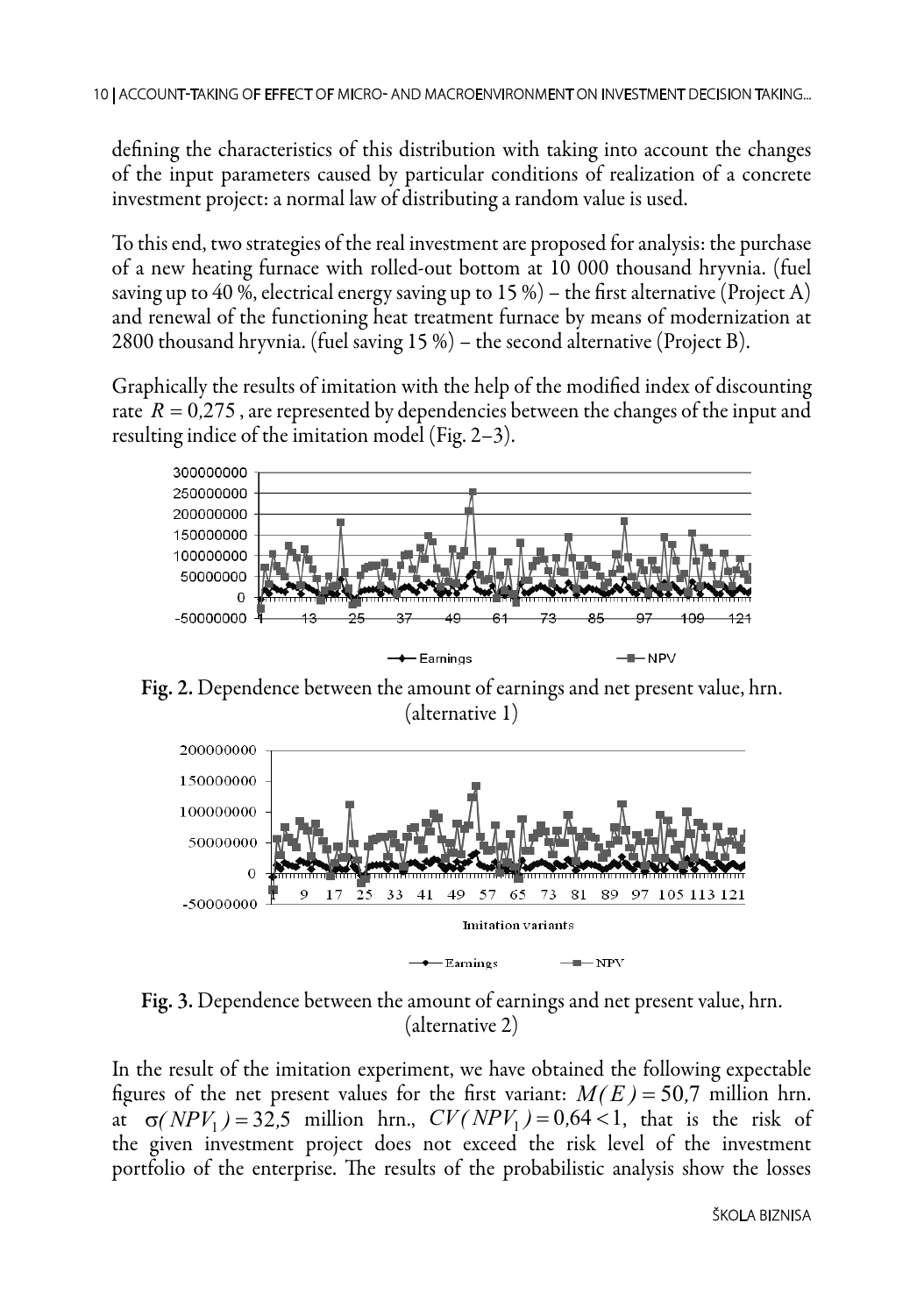risk at  $P(E \le 0) = 6$ %. With this, the probability of exceeding the average value  $P(M(E) + \sigma(NPV_1) \leq E \leq Max(NPV_1)) = 16\%$ , the probability of obtaining the amount of earnings within the interval  $\int M(NPV) - \sigma$ ;  $M(NPV)$  equals 34%.

For the second variant,  $M(E) = NPV_2 = 39.4$  million hrn., and  $CV(NPV<sub>2</sub>) = 0.51 < 1$ , that is the risk of the given investment project does not exceed the risk of the enterprise's investment portfolio and it is lower that the first alternative's risk. The probability of the losses incurred  $P(E \le 0) = 3\%$ . The likelihood of obtaining the amount of earnings within the interval *[ M( NPV )*− σ*;M( NPV)]* also equals 34 %, analogous to the first project (Table 1).

The analysis of attractiveness of investment projects, under the conditions of taking a general managerial decision concerning the replacement of equipments in the process of implementing energy-saving technologies, requires accounting for the indice of net present value  $(K_1)$ , the term of recoupment of capital investments  $(K_3)$  and profitability of investments  $(K<sub>A</sub>)$ . Besides, it is also worthwhile during this analysis to take into account, when estimating the effectiveness of investment projects, the amount of variable expenses  $(K_6)$ , normative expenses on equipment depreciation per unit of gas consumption  $(K_5)$ , normative expenses for equipment repair per unit of production  $(K_7)$ , percentage of lowering of the product cost  $(K_8)$ , overall average increase of the potential profit  $(K_9)$ and percentage of saving energy consumption  $(K_{10})$ . To get an integral picture of the analysis it is also proposed to enlarge the list of the coefficients with an index *V & M* – the index of riskiness of the investment project, which is calculated by the Voronov&Maximov formula (Nedosekin, 1999) on the basis of the fuzzy logic apparatus  $(K<sub>2</sub>)$ .

|                                  | Results of imitation of a random value (E) |            |                        |           |
|----------------------------------|--------------------------------------------|------------|------------------------|-----------|
| Indice                           | Earnings, hrn                              |            | Net present value, hrn |           |
|                                  | Project A                                  | Project B  | Project A              | Project B |
| Average value $(M(E))$           | 18456428                                   | 12822970   | 50677948               | 39357210  |
| Satandart deviation (SIGMA)      | 9882036,5                                  | 6161982,6  | 32488502               | 20258333  |
| Variation coefficient            | 0,54                                       | 0,48       | 0,64                   | 0.51      |
| Minimum (MIN)                    | $-3814929,6$                               | -5505507,9 | -22542086              | -20900086 |
| Maximum(MAX)                     | 61341966                                   | 33809354   | 191669828              | 108352723 |
| Number of occurrences of losses  |                                            |            | 18                     | 14        |
| Probabilities                    |                                            |            |                        |           |
| $P(E \le 0)$                     | 0,03                                       | 0,02       | 0,06                   | 0,03      |
| $P(E \le MIN(E))$                | 0,01                                       | 0,00       | 0,01                   | 0,00      |
| $P(M(E) + SIGMA \le E \le MAX)$  | 0,16                                       | 0,16       | 0,16                   | 0,16      |
| $P(M(E) - SIGMA \le E \le M(E))$ | 0,34                                       | 0,34       | 0,34                   | 0,34      |

Table 1. Imitation results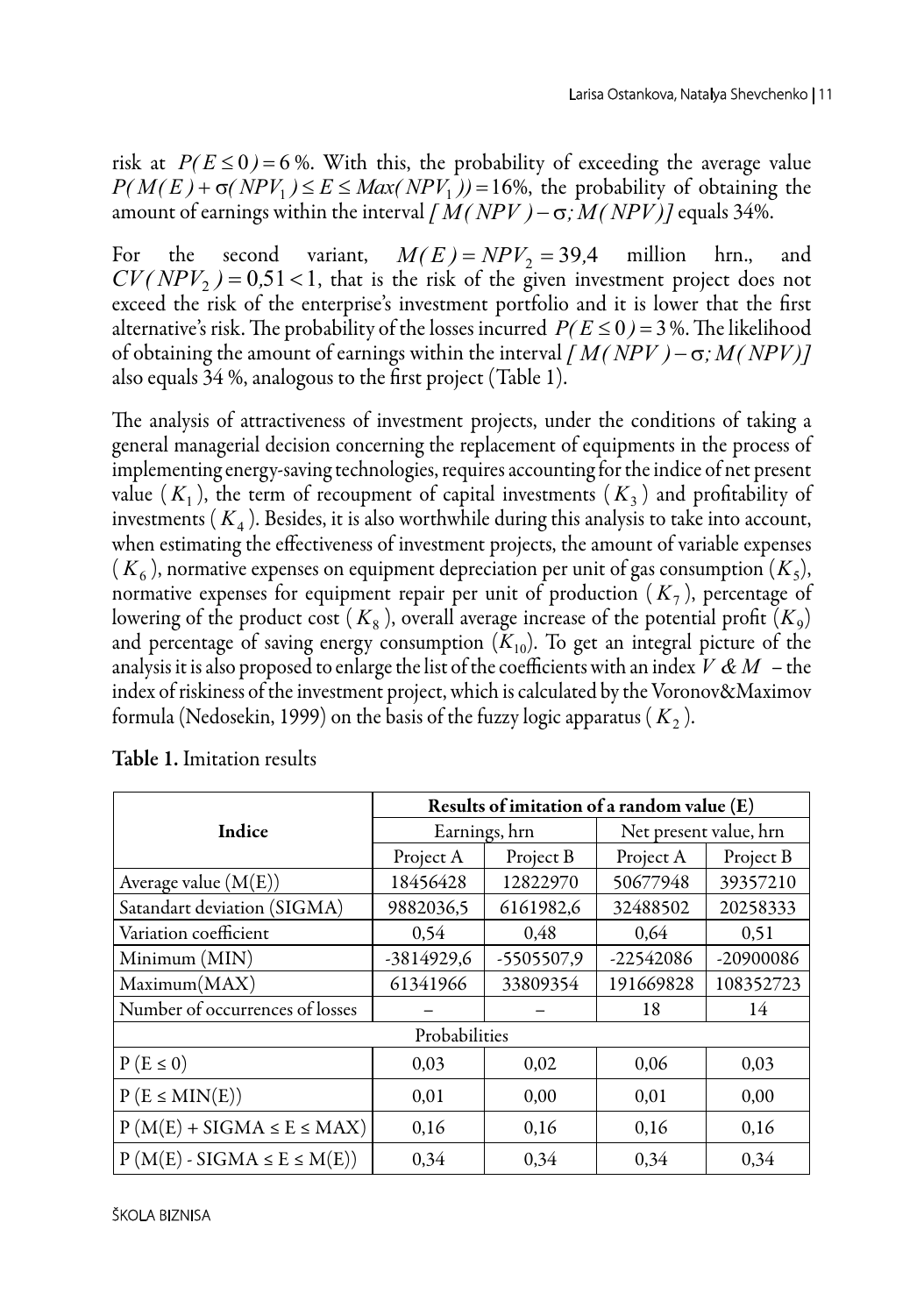However in practice a conclusion on the choice of a more effective project out of the number of alternatives on the basis of quantitative estimates  $K_1 - K_{10}$  is not simple. The reason for this is in the comparative estimation of the given indice of effectiveness when the quantitative analysis results don't eliminate an indefiniteness factor, that is they don't give a single answer.

It is proposed to use a fuzzy set approach as a method of removing indefiniteness during the quantitative and qualitative estimation of investment projects. The theoretical foundations and practical particularities of this approach are treated in the research works of this country's and foreign workers. Thus R. Belman and L. Zade, S. Blyumin and І. Shuikova examine main theoretical principles of the fuzzy logic; approaches to estimation of alternative variants of financial or expert models on the basis of the formalisms of fuzzy logic are treated in the works of L. Zade, S. Shtovba and А. Rotshtein, А. Nedosekin and О. Maximov; S. Orlovsky's research is devoted to the problem of decision-taking under the conditions of the vague output information.

Employing the above-mentioned scientific-and-practical achievements it is proposed to formulate an estimation scale of investment projects with taking into account weighting coefficients of effectiveness indice to take a correct managerial decision, while bearing in mind that the final investment decision is taken after all by the enterprise specialists on the basis of obtained quantitative calculations  $(K_1 - K_{10})$ , which might have a contradictory character.

The aim of our research is an elaboration of the mathematical model which will allow to take an optimum investment decision under the conditions of indefiniteness.

The task setting (Rotshtejn, Shtovba, 150–154).  $P = \{p_1, p_2, ..., p_h\}$  – a set of investment projects which are liable to analysis by many criteria;  $K = \{K_1, K_2, ..., K_m\}$ – a set of quantitative criteria for estimation of investment projects. The task of multiplecriteria analysis consists in ordering the set *P* elements by the criteria from the set *K* .

Assume that  $\mu_{K}$  ( $p_h$ ) is a number in the range [0,1], which characterizes the estimation level of the variant  $p_h \in P$  by the criterion  $K_i \in K$  : the larger is the number  $\mu_{K}$  ( $p_h$ ), the higher is the estimate of variant  $p_h$  by criterion  $K_i$ ,  $j = 1, m, h = 1, r$ . Then criterion  $K_i$  can be represented as the fuzzy set  $K_i$  on the universal set  $P$ :

$$
\overline{K_j} = \left(\frac{\mu_j(p_1)}{p_1}, \frac{\mu_j(p_2)}{p_2}, ..., \frac{\mu_j(p_n)}{p_n}\right),
$$
\n(10)

where  $\mu_i(p_i)$  – a degree of membership of the element  $p_i$  to the vague set  $K_i$ .

We resolve the membership function of the fuzzy set  $K_i$ , by the method of building the matrix of paired comparisons. For employing .this method it is necessary to formulate the matrices of paired comparisons of the alternative investment variants by each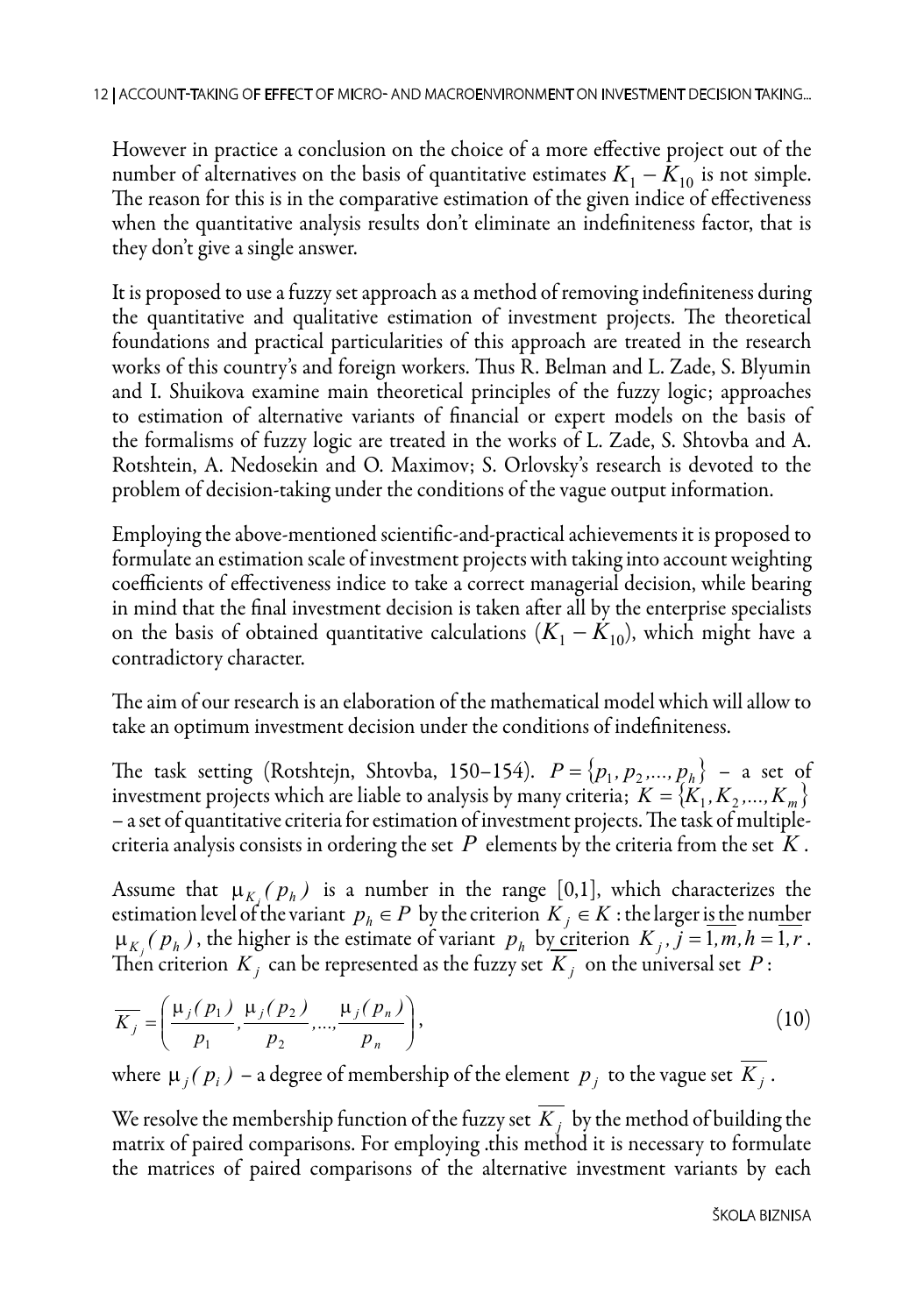estimation criterion. The total number of matrices corresponds to the number of criteria and it equals to *m* .

The best variant of investing is believed to be the one which happens to be the best by all criteria. The fuzzy solution  $\overline{R}$  is found by crossing of the private criteria:

$$
\overline{R} = \overline{K}_1 \cap \overline{K}_2 \cap ... \cap \overline{K}_j = \left\{ \frac{\min \mu_{K_j}(p_1) \ \min \mu_{K_j}(p_2) \ \min \mu_{K_j}(p_h)}{p_1}, \frac{\min \mu_{K_j}(p_3) \ \min \mu_{K_j}(p_h)}{p_2}, ..., \frac{\min \mu_{K_j}(p_h)}{p_h} \right\}.
$$
(11)

According to the fuzzy set  $\overline{R}$  obtained, the best variant should be considered the one for which the membership degree is the largest.

To heighten the quality of the obtained decisions the disproportion of criteria is to be introduced:

$$
\overline{R} = \overline{K}_1 \cap \overline{K}_2 \cap ... \cap \overline{K}_j = \left\{ \frac{\min \mu_{K_j}(p_1)^{\alpha_j} \min \mu_{K_j}(p_2)^{\alpha_j} \min_{j=1,m} \mu_{K_j}(p_h)^{\alpha_j}}{p_1}, \dots, \frac{\min_{j=1,m} \mu_{K_j}(p_h)^{\alpha_j}}{p_h} \right\}, \quad (12)
$$

where  $\alpha_j$  – coefficient of the relative importance of criterion  $K_j$ ,  $\alpha_1 + \alpha_2 + ... + \alpha_m = 1$ . The end result is defined by crossing the previous results by each expert:  $\overline{P}_{opt} = \overline{R}_1 \cap \overline{R}_2 \cap ... \cap \overline{R}_l$ .

The index of degree  $\alpha_i$  testifies to the concentration of the fuzzy set  $\overline{K_i}$  in correlation to the extent of importance of the criterion  $K_i$ . The coefficients of the criteria relative importance are also defined on the basis of paired comparison matrices by the Saati scale separately for each expert. The importance level of each criterion is found out by crossing the fuzzy decisions obtained by each separate expert.

In the proposed model, an effective investment decision is described by a range of qualitative factors for estimation of an investment alternative (the number of factors  $m = 10$ ). With this, all factors have a qualitative definition. To reduce the subjectivity level of the expert estimates, each index of the investment project is ranked for the purpose of imparting them weighting coefficients. This is done by means of introducing an additional fuzzy set "the most prioritized index of the investment project estimation" provided there is a certain set of experts  $S = \{S_1, ..., S_z\}$ ,  $\lambda \in \mathcal{I} = \overline{1, z}$ ,  $z = 1$  a number of experts:

$$
\overline{S}_{l} = \left(\frac{\mu_{l}(k_{1})}{k_{1}}, \frac{\mu_{l}(k_{2})}{k_{2}}, ..., \frac{\mu_{l}(k_{m})}{k_{m}}\right),
$$
\n(13)

 $\mu_l(k_i)$  – membership degree of element  $k_i$  to fuzzy set  $S_l$ .

The fuzzy solution  $\overline{U}$  is crossing the elements by each expert:

#### Škola biznisa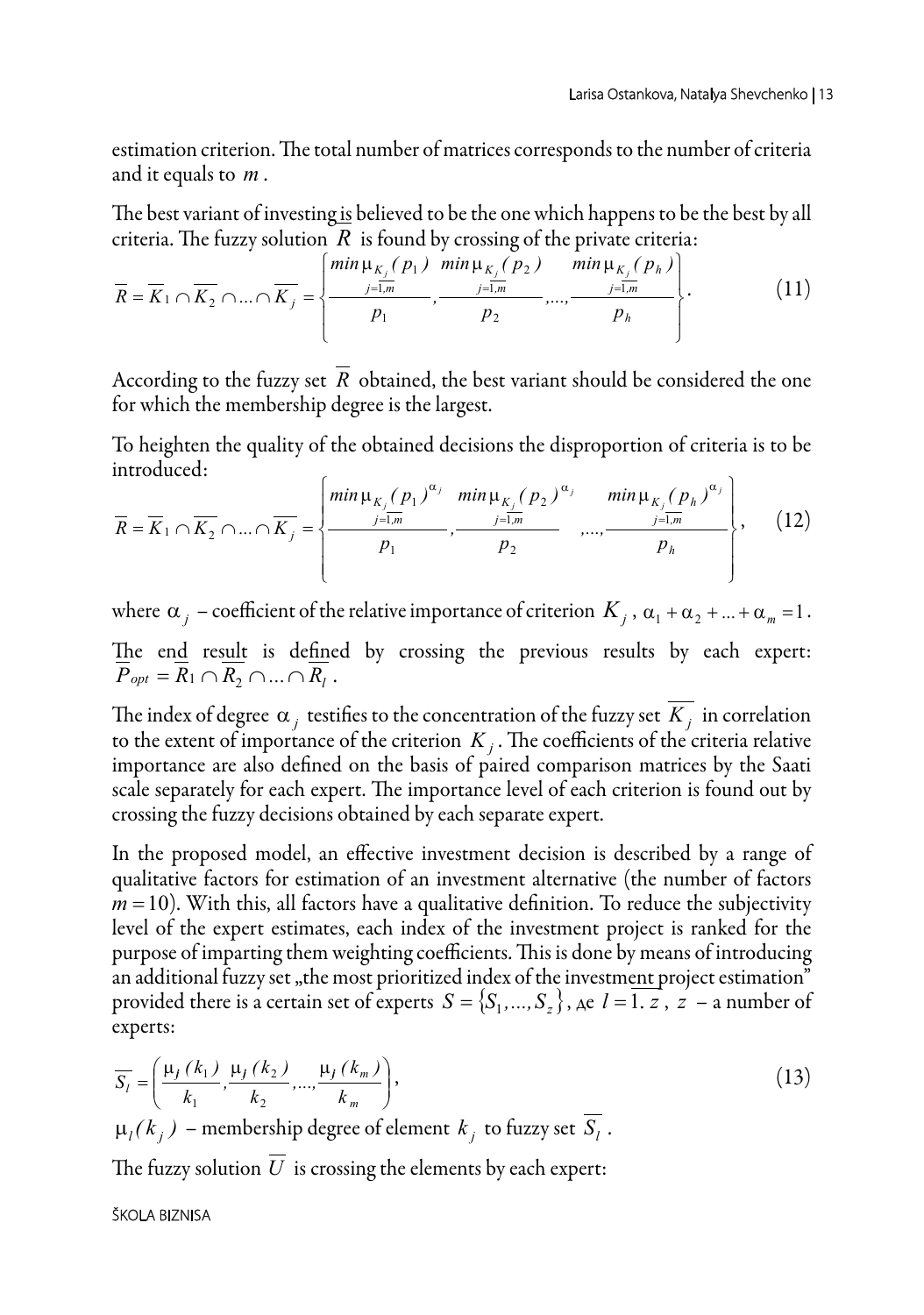$$
\overline{U} = \overline{S}_1 \cap \overline{S}_2 \cap ... \cap \overline{S}_z = \left\{ \frac{\min \mu_{S_1}(k_1) \min \mu_{S_1}(k_2) \min_{l=1,z} \min_{l=1,z} (k_m)}{k_1}, \frac{\min \mu_{S_1}(k_m)}{k_2}, ..., \frac{\min \mu_{S_r}(k_m)}{k_m} \right\}.
$$
(14)

With this, the coefficient ranks have to be generalized at this particular stage to avoid accumulating the subjectivity of the expert estimates further:

$$
\alpha_{j} = \frac{\min_{l=1,z} (k_{j})}{\sum_{j=1}^{m} \min_{l=1,z} \mu_{S_{j}}(k_{j1})},
$$
\n(6)

where  $\sum_{j=1}^{m} \alpha_j = 1$ *m*  $\sum_{j=1}^m \alpha_{j} = 1$ .

In the given paper, the degree of membership  $\mu_A(x)$  of element x to the fuzzy set  $\pi$  is interpreted as a subjective measure of the following: to what extent the element  $\tilde{A}$  is interpreted as a subjective measure of the following: to what extent the element  $x \in X$  corresponds to the notion which content/subject is formalized by the fuzzy set  $\chi \in A$  corresponds to the notion which content/subject is formalized by the fuzzy set  $\tilde{A}$ . By the subjective measure we shall understand the degree defined by questioning the experts, namely the degree of correspondence of element *x* to the notion which the experts, hallely the degree of correspondence of element  $\lambda$  to the hotion which<br>is formalized by the fuzzy set  $\Lambda$ . The expert paired comparisons serve as output information to build the functions of membership. For each pair of the elements of the universal set the expert estimates an advantage of one element over the others in relation to the properties of the fuzzy set.

The linguistic variable will have an appearance to formalize the set "optimum project". At formalizing the set "the most prioritized index of estimation of the investment project". With this, each term is correlated with a fuzzy variable by Saati scale.

To define the membership functions a dual method is proposed which combines the method of statistical processing of the expert information and the paired comparison method for one expert. The dual method is used to evaluate the importance level of each criterion in estimation of the investment project separately for each expert; further the function of membership is defined for selection of the optimum variant of the investment project by each criterion and each expert separately.

In the process of the expert questioning of the experts  $S_1, S_2, S_3, S_4, S_5$  with the projects being compared  $p_1, p_2$  by criteria  $K_1, K_2, \ldots, K_{10}$ , the linguistic theses are obtained which are evaluated by Saati scale and their quantitative estimate is found in the matrices of the paired comparisons below the main diagonal by each criterion separately. In the result of the calculations by the formulae 2–6, plotted membership functions of subnormal and normal fuzzy sets , the most prioritized index of the investment project estimation" by each expert are built (Fig. 3–4).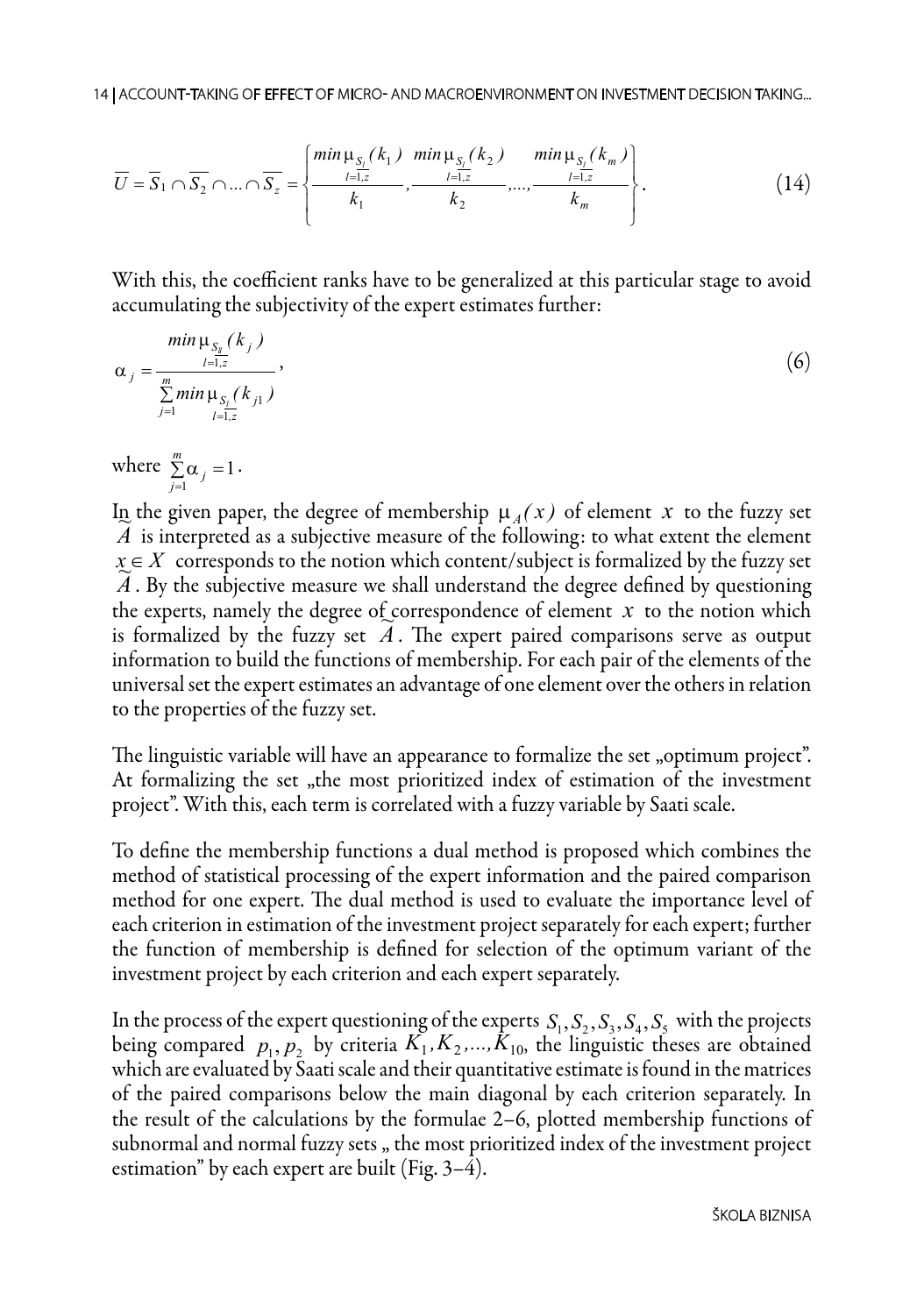

Fig. 3. Membership functions of the subnormal fuzzy set by the data of each expert

In the result of crossing fuzzy sets  $\widetilde{K}_1 - \widetilde{K}_{10}$  of the priority estimation of each index of the investment project by an expert the following ranks of  $K_1 - K_{10}$  criteria are obtained:  $\alpha_1 = 0.18$ ;  $\alpha_2 = 0.06$ ;  $\alpha_3 = 0.06$ ;  $\alpha_4 = 0.10$ ;  $\alpha_5 = 0.04$ ;  $\alpha_6 = 0.02$ ;  $\alpha_7 = 0.02$ ;  $\alpha_s$  = 0.18;  $\alpha_9$  = 0.17;  $\alpha_{10}$  = 0.16, which corresponds to the importance of the first, eighth, ninth and tenth criteria of estimation of the investment alternatives as compared with other indice.



Fig. 4. Membership functions of the normal fuzzy set by the data of each expert

To confirm the possibility of using the results obtained for further reliable calculations it is necessary to check the matrices of paired comparisons for coordination. Under the coordination of the matrix is understood its cardinal coordination and transitivity. The coordination index is defined by the formula:

$$
Ip = \frac{\lambda_{max} - n}{n - 1},\tag{7}
$$

where *n* – an number of comparison elements;  $\lambda_{max}$  – maximum own value of the corresponding matrix of paired comparisons.

#### ŠKOLA BIzNISA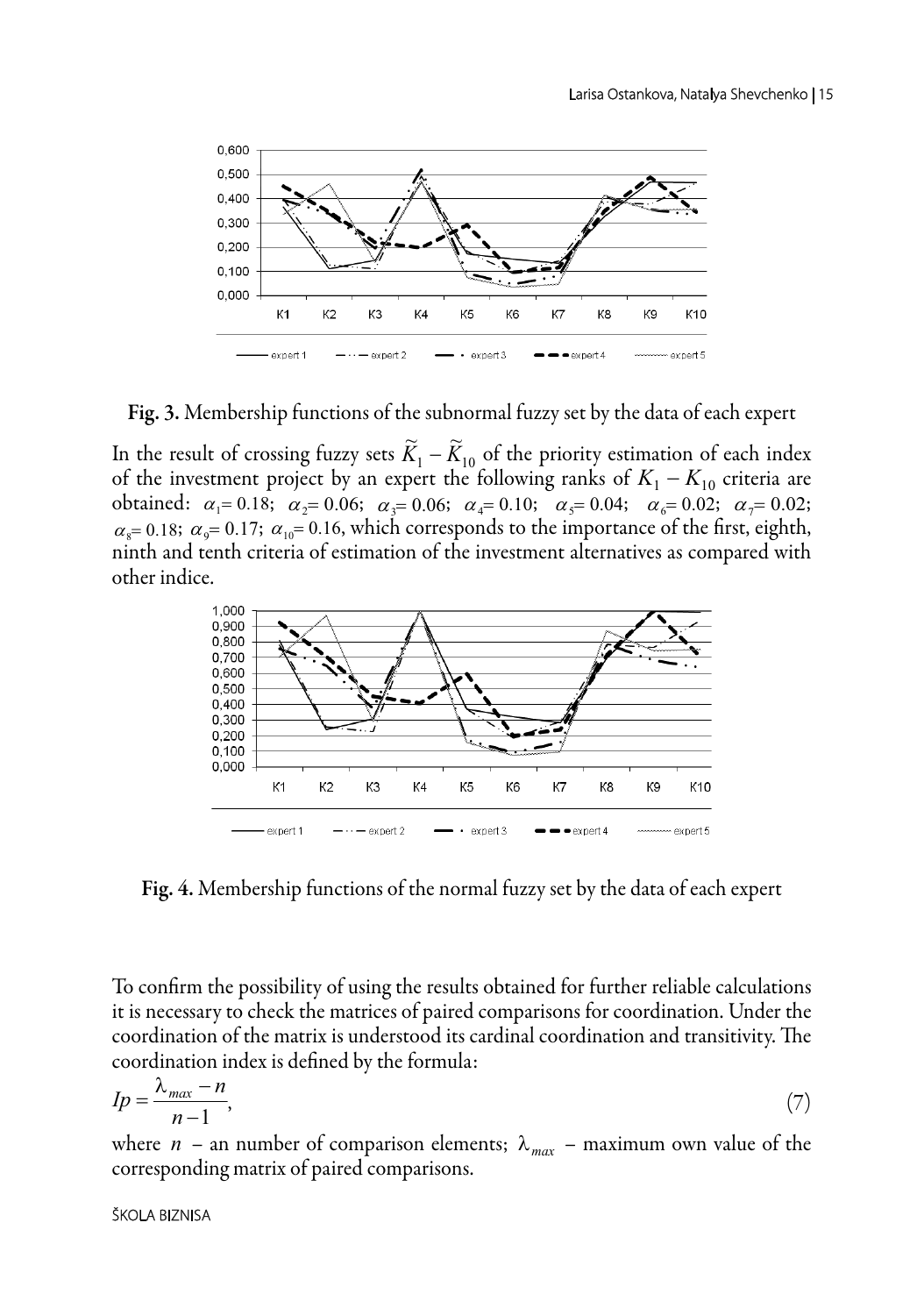The coordination relationship:

$$
Vp = \frac{Ip}{ch},\tag{8}
$$

where *ch* – a figure of random coordination (for the second order matrix it amounts to 0, for the tenth order matrix  $-1,49$ ).

The value *Vp* can be within 20%, and if these limits are not observed, an additional questioning of the experts is required to get the more precise estimates.

The analysis of the relationships obtained for each fuzzy set testifies to the reliability of the obtained output information. The coordination relationship in the analysis of the investment projects equals to zero which corroborates the maximum coordination level of the matrices of paired comparisons.

Further, by formula (10), the following fuzzy sets with an account of criteria ranks of estimation of the investment alternatives by each expert are calculated:

$$
\widetilde{P}_1 = \left\{ \frac{0.796}{p_1}, \frac{0.745}{p_2} \right\}, \quad \widetilde{P}_2 = \left\{ \frac{0.817}{p_1}, \frac{0.7}{p_2} \right\}, \quad \widetilde{P}_3 = \left\{ \frac{0.806}{p_1}, \frac{0.721}{p_2} \right\}, \quad \widetilde{P}_4 = \left\{ \frac{0.816}{p_1}, \frac{0.767}{p_2} \right\},
$$
\n
$$
\widetilde{P}_5 = \left\{ \frac{0.806}{p_1}, \frac{0.79}{p_2} \right\}.
$$

The final result of the priority of investment projects is defined by crossing the calculated fuzzy sets: J  $\left\{ \right.$  $\mathbf{I}$  $\overline{\mathfrak{l}}$  $=\Big\{$  $1 \quad P_2$  $\widetilde{P}_{opt} = \left\{\frac{0.8}{p_1}, \frac{0.7}{p_2}\right\}$ . The end data testify to the substantial advantages of the first project over the second one for taking the final investment decision.

## CONCLUSIONS

Taking into account the fact of the investment strategy being encumbered with the risks of external and internal character, the risks that generalize the influence of irregularity of the production process through the state of unstable environment on the operation of an industrial enterprise equipments, it is expedient to apply the model of correcting the discounting rate when evaluating the effectiveness index of investments – the net present value. The proposed model forms a basis for a well-grounded decision concerning the choice of a strategic direction of the investment development of an enterprise taking onto account the production specific features of the enterprise and the state of the macro-environment.

To increase effectiveness of the methods proposed, it is operative to combine them with analysis of probabilistic distributions of the payment flows, with the methods of stochastic